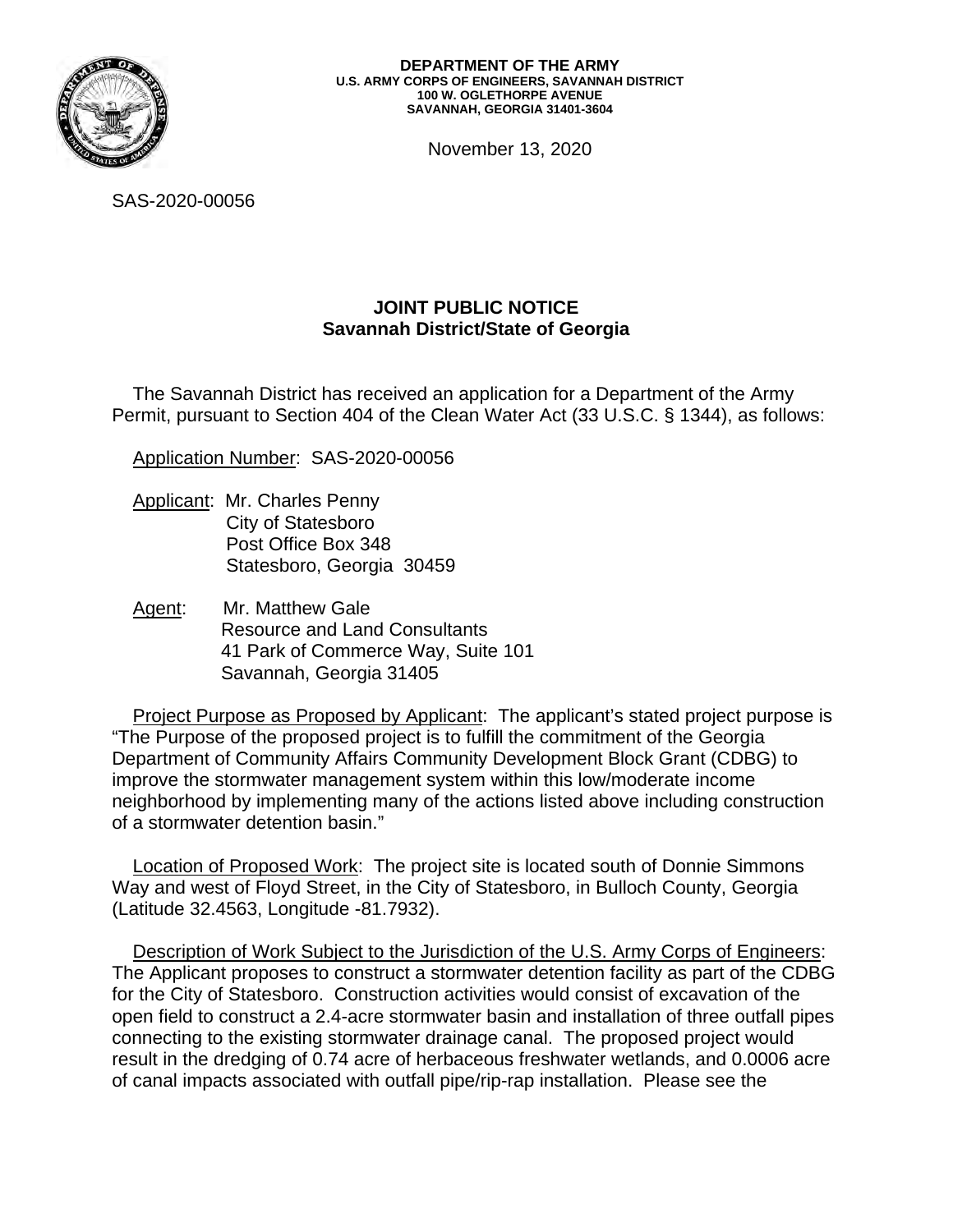attached drawings provided by the Applicant for more detailed information on the proposed project.

The Applicant's proposed compensatory mitigation plan proposes to offset the permanent impacts to 0.74 acre of herbaceous freshwater wetlands through the purchase of 2.96 grandfathered wetland credits from the Corps approved Yam Grandy mitigation bank.

## **BACKGROUND**

The Applicant submitted a letter, on June 26, 2020, requesting that the Corps review and verify a delineation of aquatic resources within the 36.7-acre site. The Corps issued a letter verifying the limits of aquatic resources within the site on August 18, 2020.

This Joint Public Notice announces a request for authorizations from both the U.S. Army Corps of Engineers and the State of Georgia. The applicant's proposed work may also require local governmental approval.

## **STATE OF GEORGIA**

Water Quality Certification: The Georgia Department of Natural Resources, Environmental Protection Division will review the proposed project for water quality certification, in accordance with the provisions of Section 401 of the Clean Water Act. Prior to issuance of a Department of the Army permit for a project location in, on, or adjacent to the waters of the State of Georgia, review for Water Quality Certification is required. A reasonable period of time, which shall not exceed one year, is established under the Clean Water Act for the State to act on a request for Water Quality Certification, after which, issuance of such a Department of the Army permit may proceed. The applicant did request a pre-certification meeting with Georgia EPD prior to submitting their application for a permit under Section 404 of the Clean Water Act. The applicant must still request a meeting with EPD at least 30 days prior to any request they make for 401 Water Quality Certification.

State-owned Property and Resources: The applicant may also require assent from the State of Georgia, which may be in the form of a license, easement, lease, permit or other appropriate instrument.

## **U.S. ARMY CORPS OF ENGINEERS**

The Savannah District must consider the purpose and the impacts of the applicant's proposed work, prior to a decision on issuance of a Department of the Army Permit.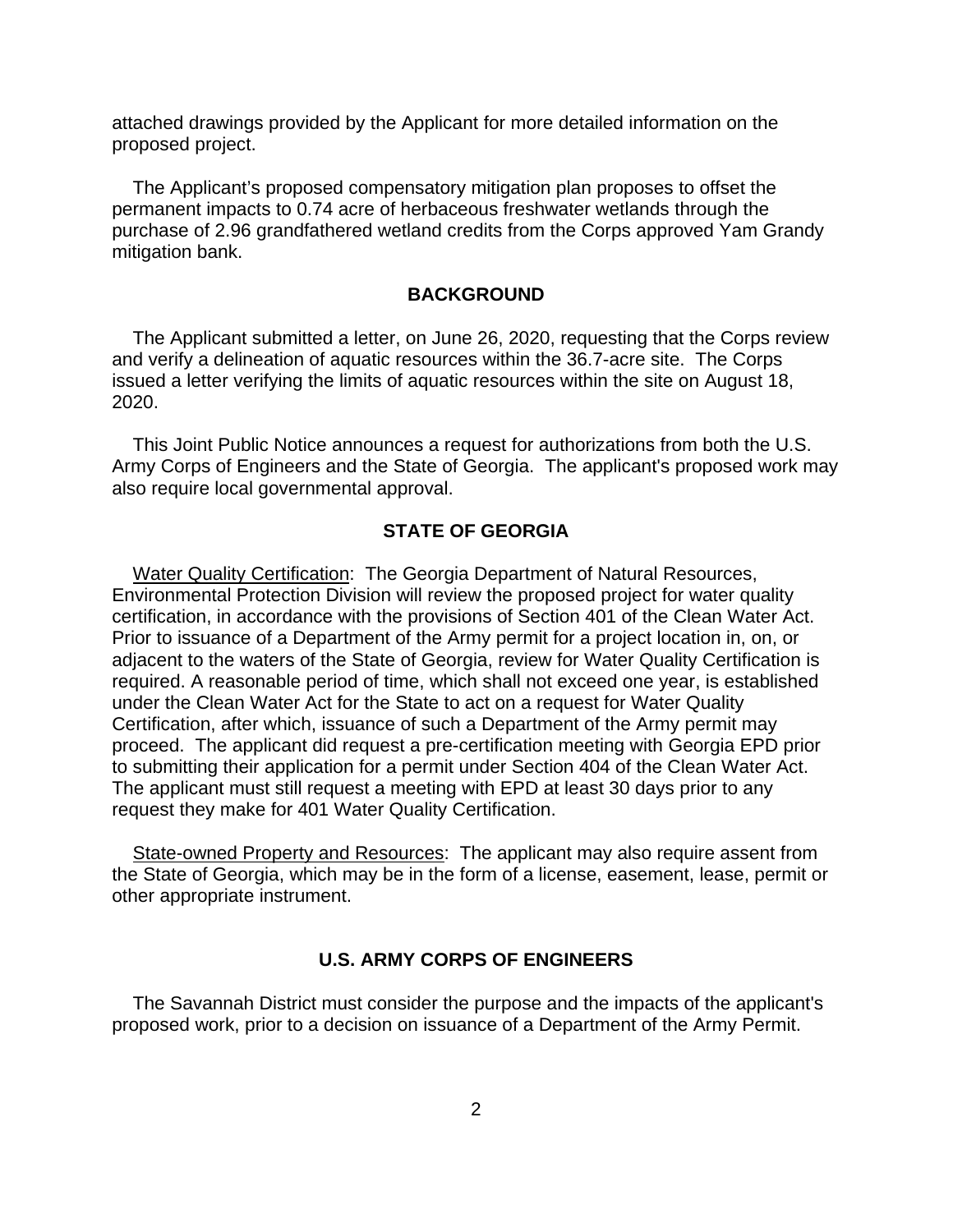Cultural Resources Assessment: Review of the latest published version of the National Register of Historic Places and Georgia's Natural, Archaeological, and Historic Resources GIS (GNAHRGIS) indicate that there are no registered properties or properties listed as eligible for inclusion located at the site or in the area affected by the proposed work. Presently unknown archaeological, scientific, pre-historical or historical data may be located at the site and could be affected by the proposed work.

Endangered Species: A preliminary review the U.S. Fish and Wildlife Service (FWS) and the National Marine Fisheries Service's Protected Resource Divisions (NMFSPRD)'s list of Endangered and Threatened Species (IPaC) indicates Eastern indigo snake (*Corais couperi*) may occur in the project area. Per the Effects Determination Guidance for Endangered and Threatened Species (EDGES), the Corps has determined that the proposed project may affect, but is not likely to adversely affect the eastern indigo snake.

Pursuant to Section 7(c) of the Endangered Species Act of 1973, as amended (16 U.S.C. § 1531 et seq.), we request information from the U.S. Department of the Interior, Fish and Wildlife Service, the U.S. Department of Commerce, National Oceanic and Atmospheric Administration, National Marine Fisheries Service; or, any other interested party, on whether any species listed or proposed for listing may be present in the area.

Public Interest Review: The decision whether to issue a permit will be based on an evaluation of the probable impact including cumulative impacts of the proposed activity on the public interest. That decision will reflect the national concern for both protection and utilization of important resources. The benefit, which reasonably may be expected to accrue from the proposal, must be balanced against its reasonably foreseeable detriments. All factors, which may be relevant to the proposal will be considered including the cumulative effects thereof; among those are conservation, economics, aesthetics, general environmental concerns, wetlands, historic properties, fish and wildlife values, flood hazards, flood plain values, land use, navigation, shoreline erosion and accretion, recreation, water supply and conservation, water quality, energy needs, safety, food and fiber production, mineral needs, considerations of property ownership and in general, the needs and welfare of the people.

Consideration of Public Comments: The U.S. Army Corps of Engineers is soliciting comments from the public; federal, state, and local agencies and officials; Native American Tribes; and other interested parties in order to consider and evaluate the impacts of this proposed activity. Any comments received will be considered by the U.S. Army Corps of Engineers to determine whether to issue, modify, condition or deny a permit for this proposal. To make this decision, comments are used to assess impacts on endangered species, historic properties, water quality, general environmental effects, and the other public interest factors listed above. Comments are used in the preparation of an Environmental Assessment and/or an Environmental Impact Statement pursuant to the National Environmental Policy Act. Comments are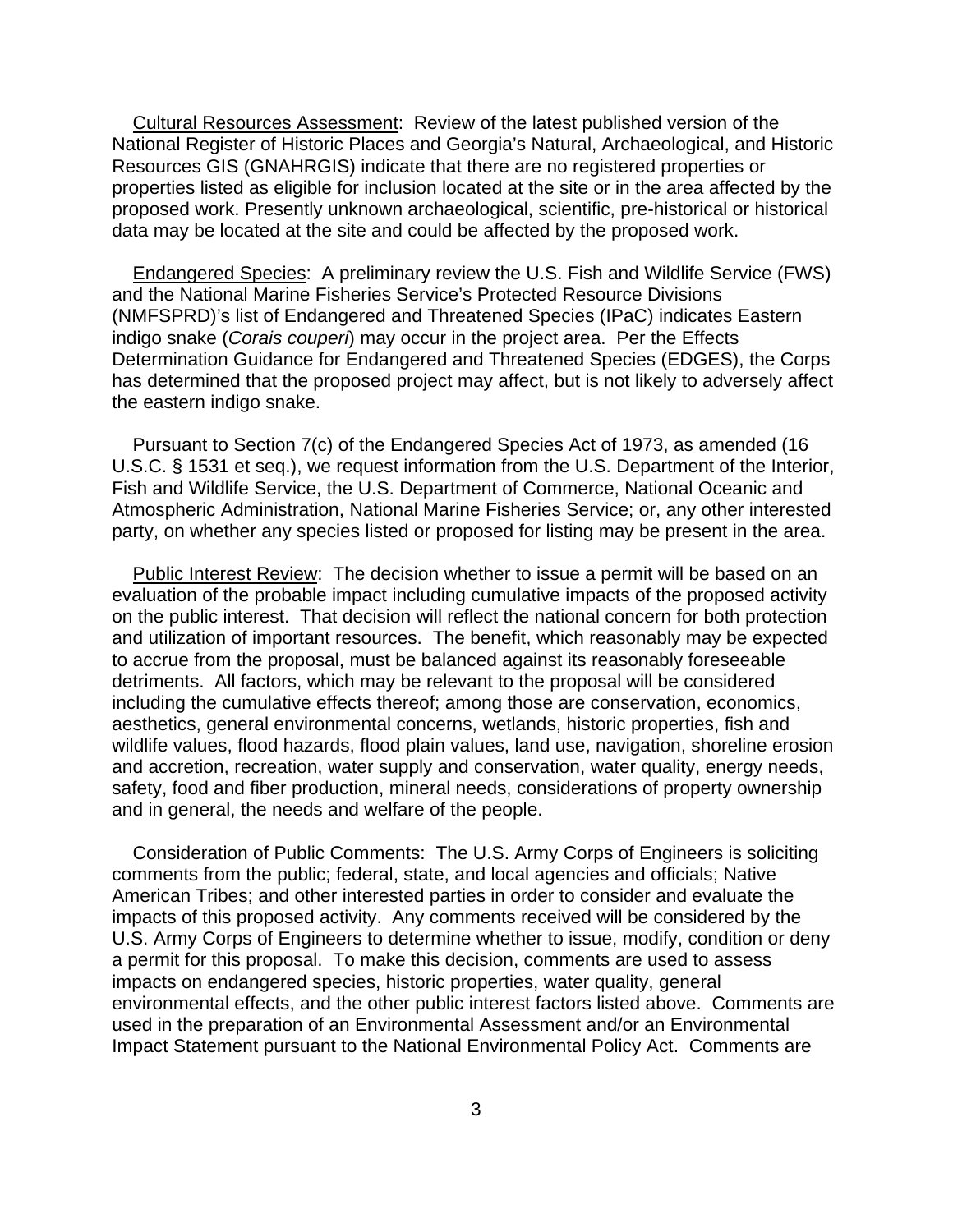also used to determine the need for a public hearing and to determine the overall public interest of the proposed activity.

Application of Section 404(b)(1) Guidelines: The proposed activity involves the dredging of waters of the United States. The Savannah District's evaluation of the impact of the activity on the public interest will include application of the guidelines promulgated by the Administrator, Environmental Protection Agency, under the authority of Section 404(b) of the Clean Water Act.

Public Hearing: Any person may request, in writing, within the comment period specified in this notice, that a public hearing be held to consider this application for a Department of the Army permit. Requests for public hearings shall state, with particularity, the reasons for requesting a public hearing. The decision whether to hold a public hearing is at the discretion of the District Engineer, or his designated appointee, based on the need for additional substantial information necessary in evaluating the proposed project.

Comment Period: Anyone wishing to comment on this application for a Department of the Army Permit should submit comments in writing to the Commander, U.S. Army Corps of Engineers, Savannah District, Attention: Mr. Tyler J. Brock, 100 West Oglethorpe Avenue, Savannah, Georgia 31401-3604, no later than 30 days from the date of this notice. Please refer to the applicant's name and the application number in your comments.

If you have any further questions concerning this matter, please contact Mr. Tyler J. Brock, Regulatory Specialist, Coastal Branch via email at [tyler.j.brock@usace.army.mil](mailto:tyler.j.brock@usace.army.mil) or via phone at (912) 652-5139.

Enclosures:

- 1. Wetland Impact Map (1 page)
- 2. Wetland Impact Detail Storm Pipe Outfall Rip-Rap (1 page)
- 3. Figure No. 1: Project Location Map
- 4. Figure No. 2: 2015 Ortho Aerial Imagery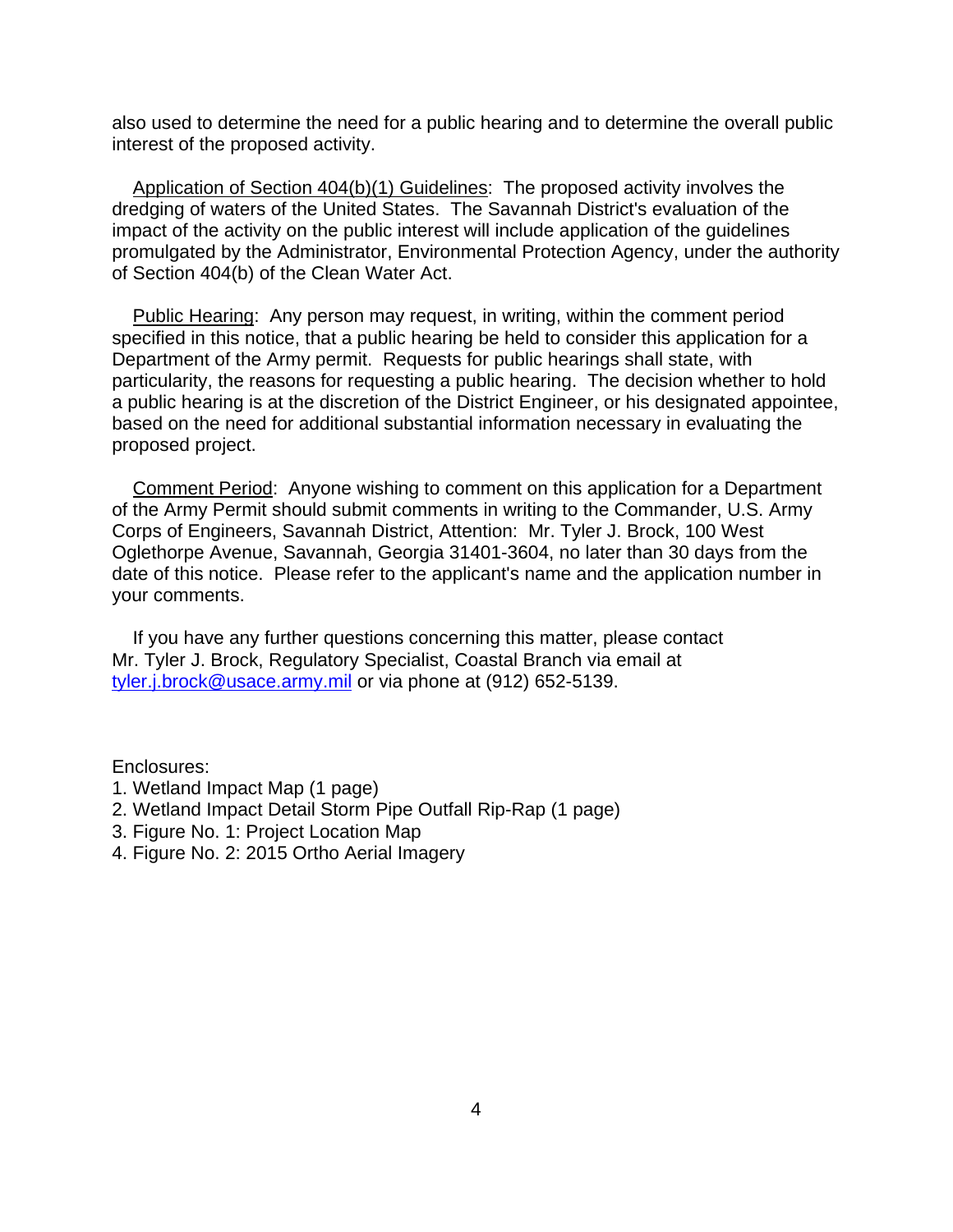

Y\2019 Projects\19-271 Robert Ellis James Street Storm Improvements\graphics\Fig1.mxd

Source(s) ESRI Basemap, World Street Map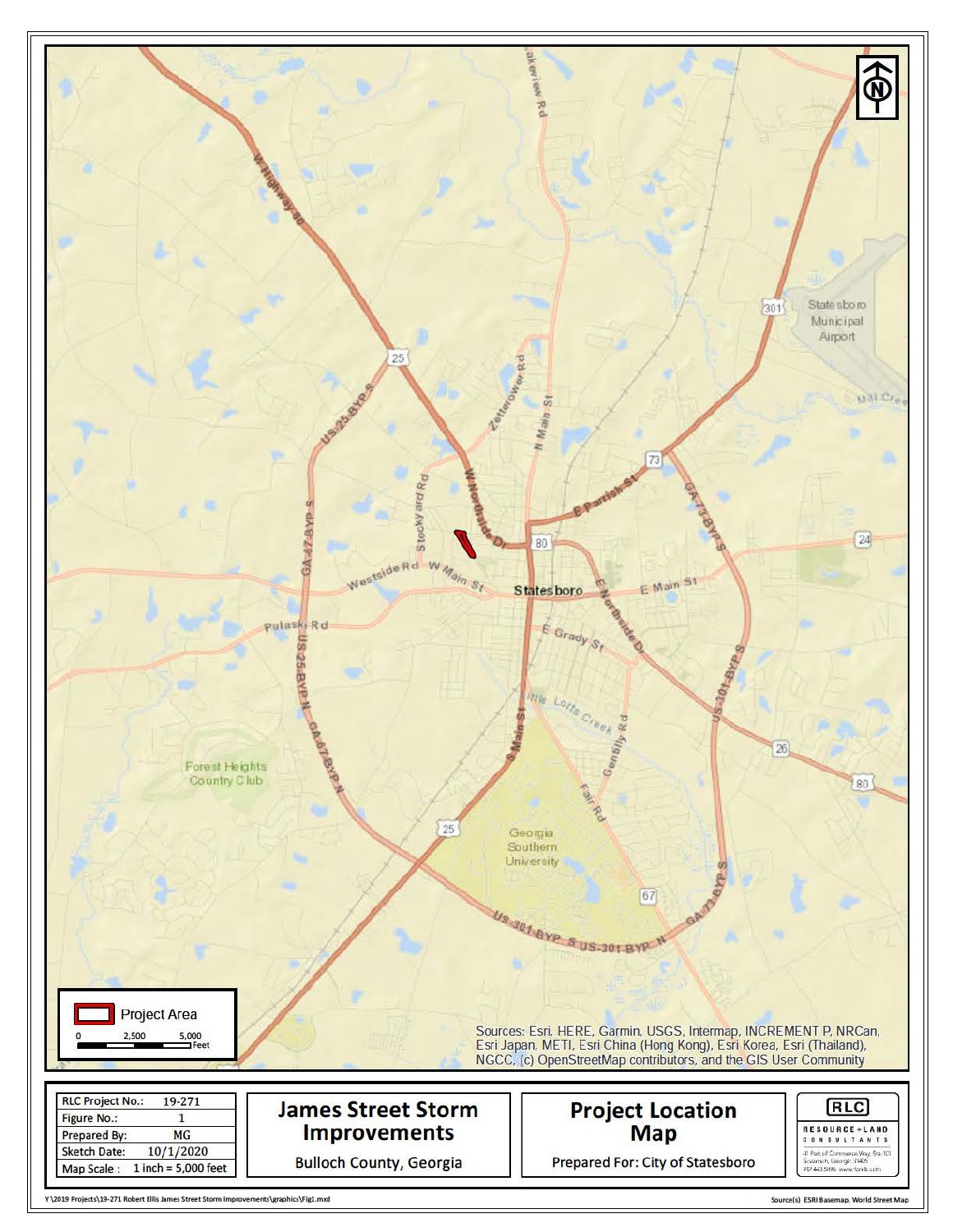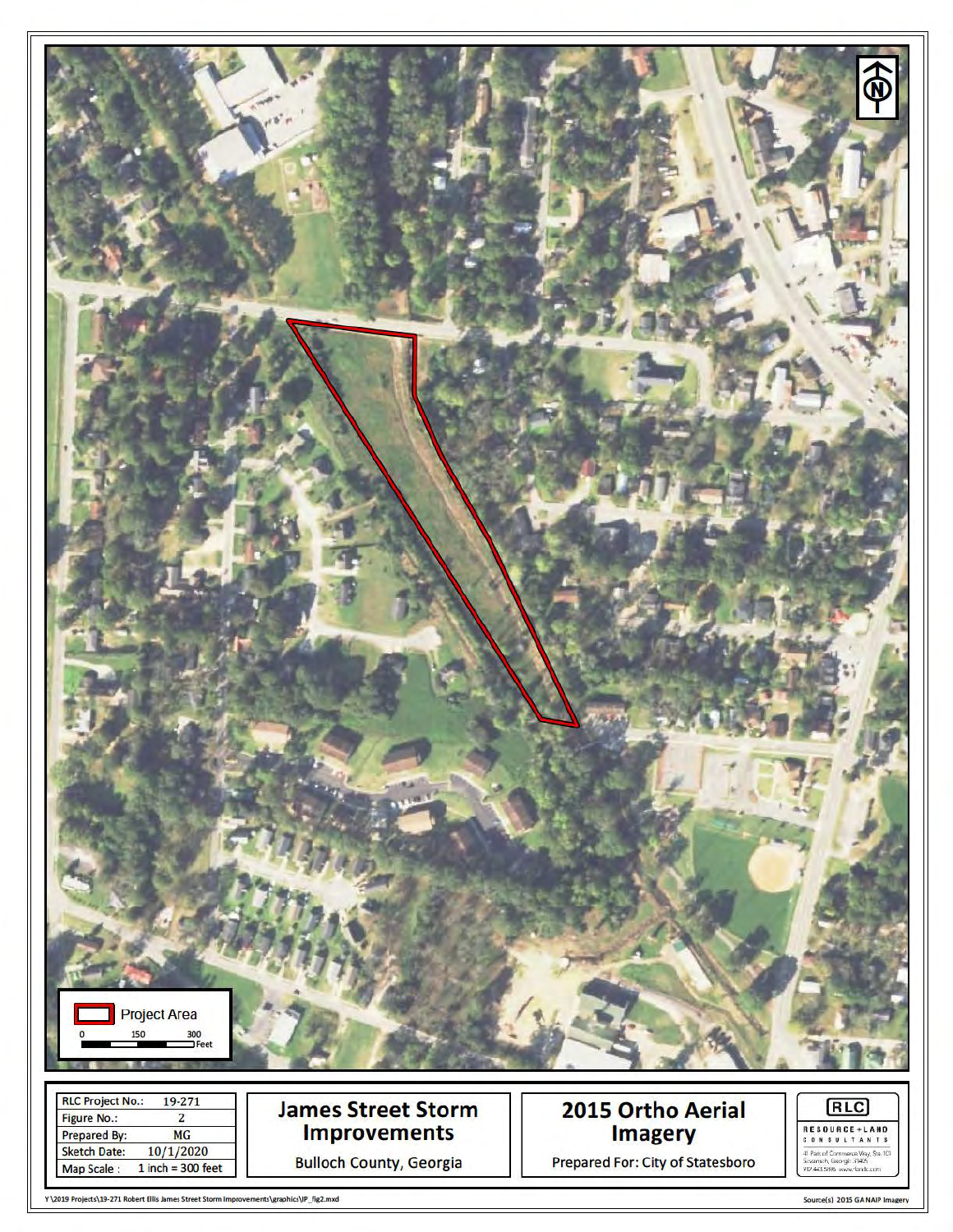